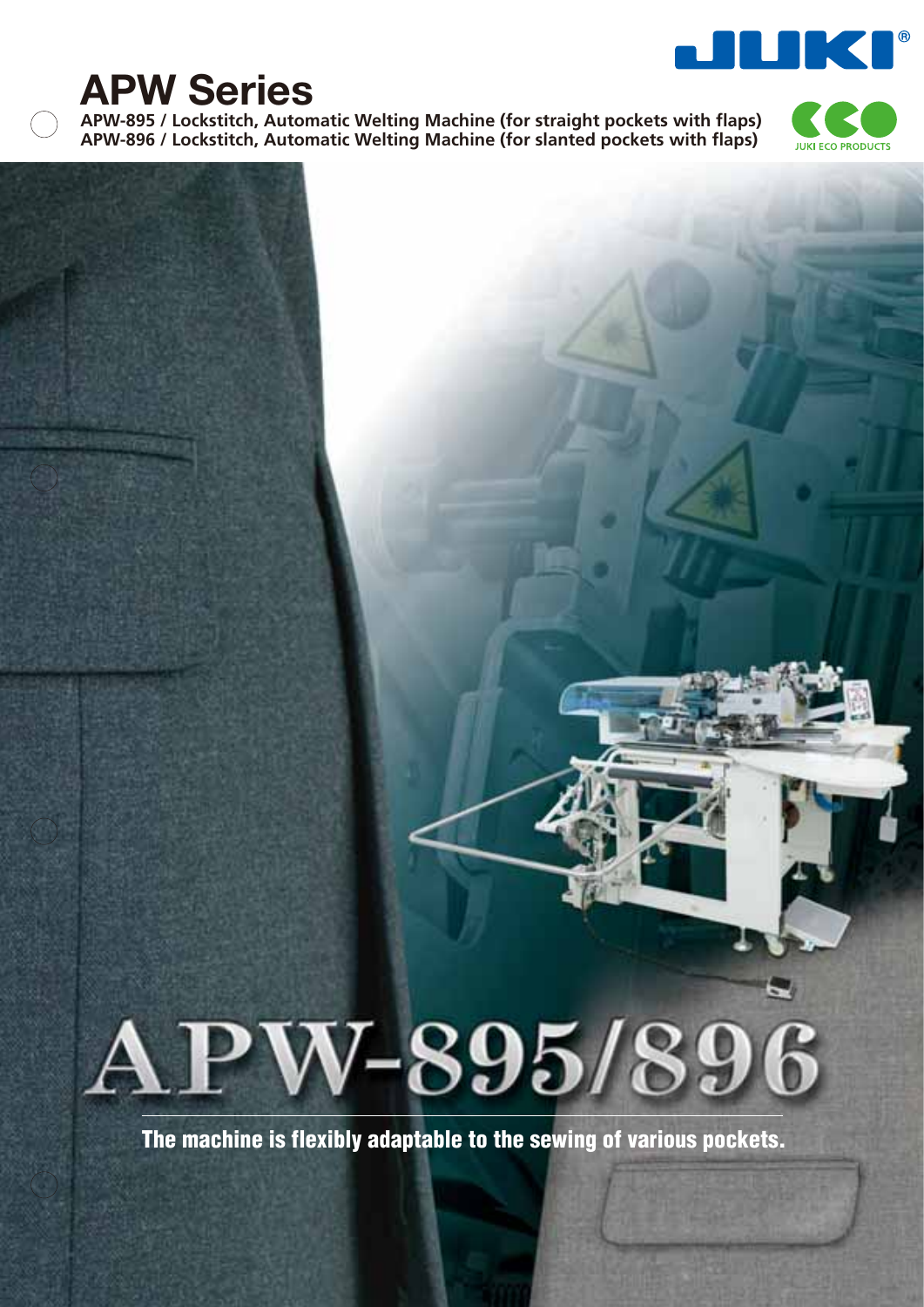# *APW-895/896*

Machine time is reduced to provide increased productivity

\*The picture shows the APW-895 with options installed.

In addition to the high-speed machine head with a maximum speed of 3,000 sti/min, faster movement (jump and forwarding) of the clamp foot achieves a shorter machine time.



\* Sewing length of 150mm, stitch length of 2.5mm and allowance rate of 25% \* Productivity changes depending on the operator's skill, working conditions and working environment.

#### **Increased productivity Power consumption is substantially reduced**

The reduced energy consumption of the APW-895/896 ensures superior power-conservation and cost effectiveness. The adoption of a direct-drive system (compact AC servomotor) with superb energy-transfer properties cuts the average power consumption by 75% compared with the forerunner of the APW-895. The power consumption during standby is reduced by as much as 90%.

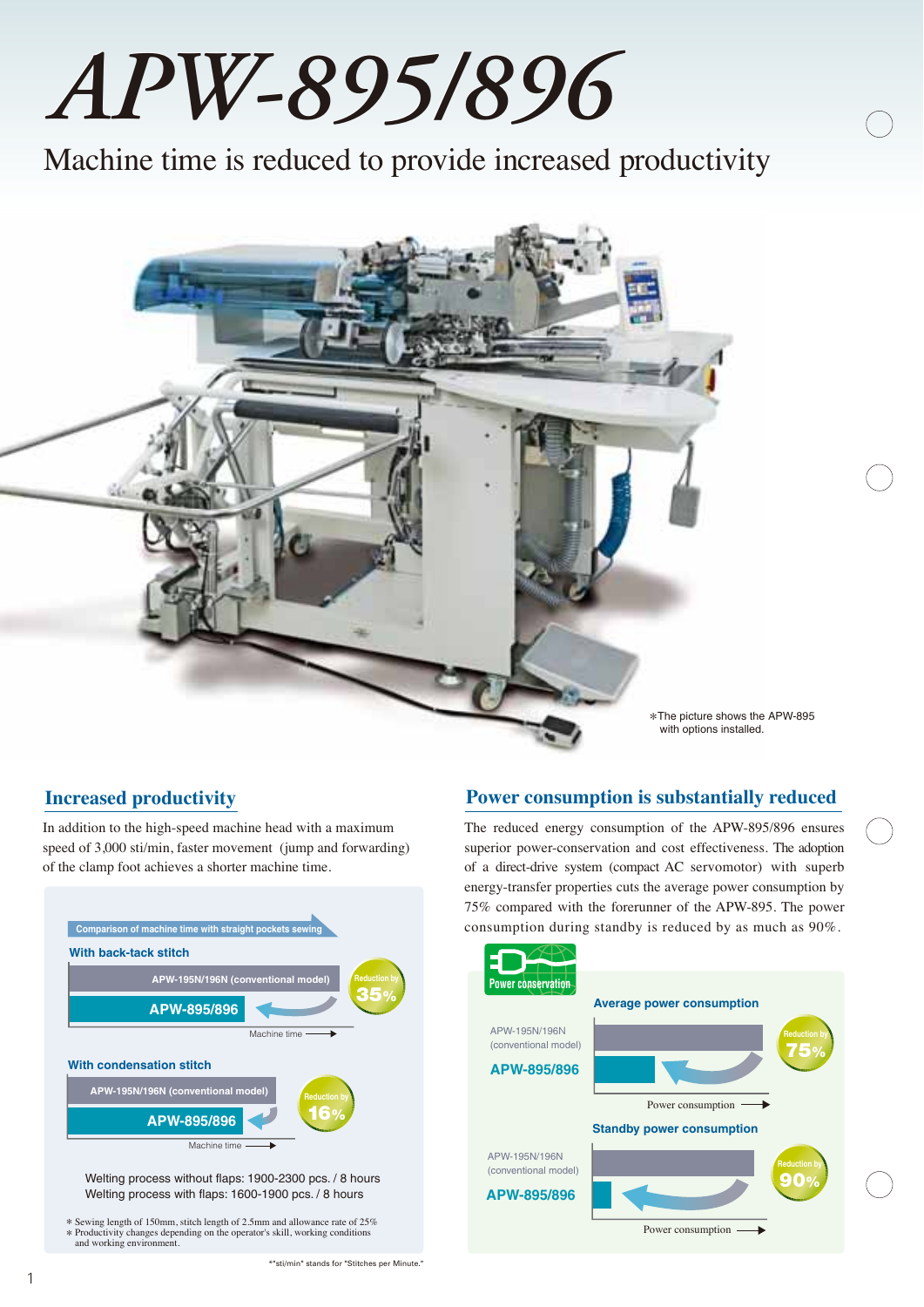## *APW-895/896*









\* The picture shows the APW-895.

Sewing pockets with flaps

Sewing straight pockets (double welt)

Sewing straight pockets (single welt)



## *APW-896*

In addition to the APW-895's functions, the APW-896 supports the sewing of slanted pockets (for sewing slanted flaps).

The world's first computer-controlled sidewise cutting position of the corner knives enables easy adjustments of the knives simply by operating the panel.





The sewing of slanted pockets (sewing slanted flaps)

| <b>JUKI ECO PRODUCTS</b> | The APW-896 Series are an eco-friendly product which complies with<br><b>JUKI ECO PRODUCTS standards for protecting the environment.</b>                                                                                                                                                                                                                                                                                                                                                                                                                                                                                                                                                                                                                                                                                                                                                                                          |
|--------------------------|-----------------------------------------------------------------------------------------------------------------------------------------------------------------------------------------------------------------------------------------------------------------------------------------------------------------------------------------------------------------------------------------------------------------------------------------------------------------------------------------------------------------------------------------------------------------------------------------------------------------------------------------------------------------------------------------------------------------------------------------------------------------------------------------------------------------------------------------------------------------------------------------------------------------------------------|
| <b>JUKI ECO PRODUCTS</b> | This model has cleared "JUKI Group's Green Procurement Guideline"*, a set of standards stricter than the relevant international<br>restrictions on the use of hazardous chemical substances (e.g., the RoHS Directive)*.<br>• The introduction of a servomotor has reduced the electrical power consumption by 75%, as compared with the conventional model.<br>• Through design adjustments in the mechanical balance, the vibration of the new model is reduced by 9 dB, as compared with the<br>conventional model.<br>The cabinet-retraction design of the stacker helps reduce the package size. As a result, the load capacity of a container for<br>transportation has been increased by about 80%, as compared with the conventional model.<br>• The number of man-hours required to manufacture the sewing machine has been reduced by 14%, contributing to reduced energy<br>consumption during the production process. |
|                          | For details of JUKI ECO PRODUCTS, refer to: http://www.juki.co.jp/eco e/index.html                                                                                                                                                                                                                                                                                                                                                                                                                                                                                                                                                                                                                                                                                                                                                                                                                                                |
|                          | *The RoHS Directive is an EU Directive limiting the use of 6 hazardous substances (lead, hexavalent chromium, mercury, cadmium, PBB and PBDE) in electrical and electronic equipment.<br>The Juki Green Procurement Guideline is                                                                                                                                                                                                                                                                                                                                                                                                                                                                                                                                                                                                                                                                                                  |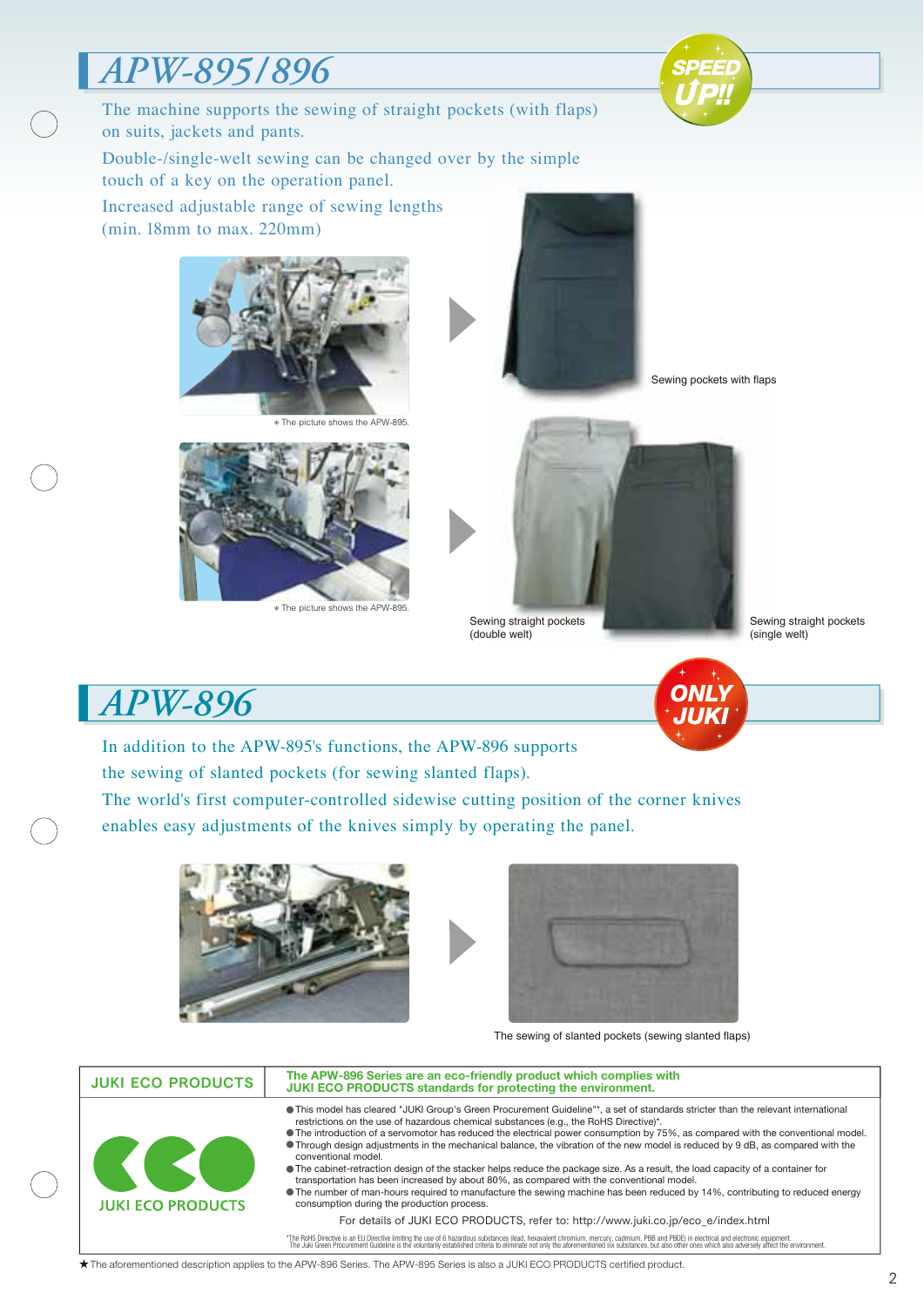## **Functions common to both the APW-895 and APW-896**

#### **Time required for setup changing is substantially shortened**

- .The machine is equipped with a simple gauge changing mechanism which enables the changing and adjustment of the position of the hook driving shaft saddle from the top of the bed without tilting the machine head. The time required to change a needle gauge is less than a half of that required by conventional machines.
- .The position of the folding plate and needle does not change even when double-/single-welt sewing is changed over. This means that the folding plate does not need any adjustment.
- .The machine is provided as standard with a micro-adjusting function for adjusting the clamp foot position. This enables both accurate and quick adjustments of the welting width.



Image of adjusting the hook driving shaft saddle The picture shows the APW-895

#### **Increased sharpness of the center knife**

An independently driven (speed can be changed) stepping motor is adopted for the center knife.

The center knife therefore remains unaffected by the sewing speed and cuts more sharply and cleanly. In addition, the knife shape is improved to prevent bending and demonstrates increased sharpness when an elastic material is being sewn.



\* The picture shows the APW-895.

#### **The corner knives are easily adjustable**

The corner knives, which can be drawn out in the entire knife unit is adopted. The knives are easily adjusted and can also be changed with ease. The slim corner knife cover helps reduce material thrusting, thereby achieving material cutting with accuracy.



 $\mathbb{R}^n$  SD  $||$  CF  $||$  MS  $||$  SM  $\left\lfloor \frac{mn}{SD} \right\rfloor$  SD  $\left\lfloor \frac{C}{CP} \right\rfloor$  MS USB card reade



\* The picture shows the APW-895.

## **Highly-visible and easy-to-use large color LCD touch-panel (IP-420)**

**The graphic display and touch panel on the large color LCD help dramatically increase ease of use. Basic operations are carried out with the graphic screen and pictogram buttons. Guidance messages are given in your selected language.** are given in your selected language.

#### **External mediuma**

**Now the USB-ready main body of the sewing machine uses many different kinds of media.**

In addition to the CompactFlash card, the main body **of the sewing machine is provided as standard with a a** USB connector. Now, data can be input/output **to/from various kinds of media (FD (floppy**  to/from various kinds of media (FD (floppy<br>disks), SM (SmartMedia), CF (CompactFlash), SD (Secure Digital Card) etc.) by means of a USB thumb **device and a card reader.**

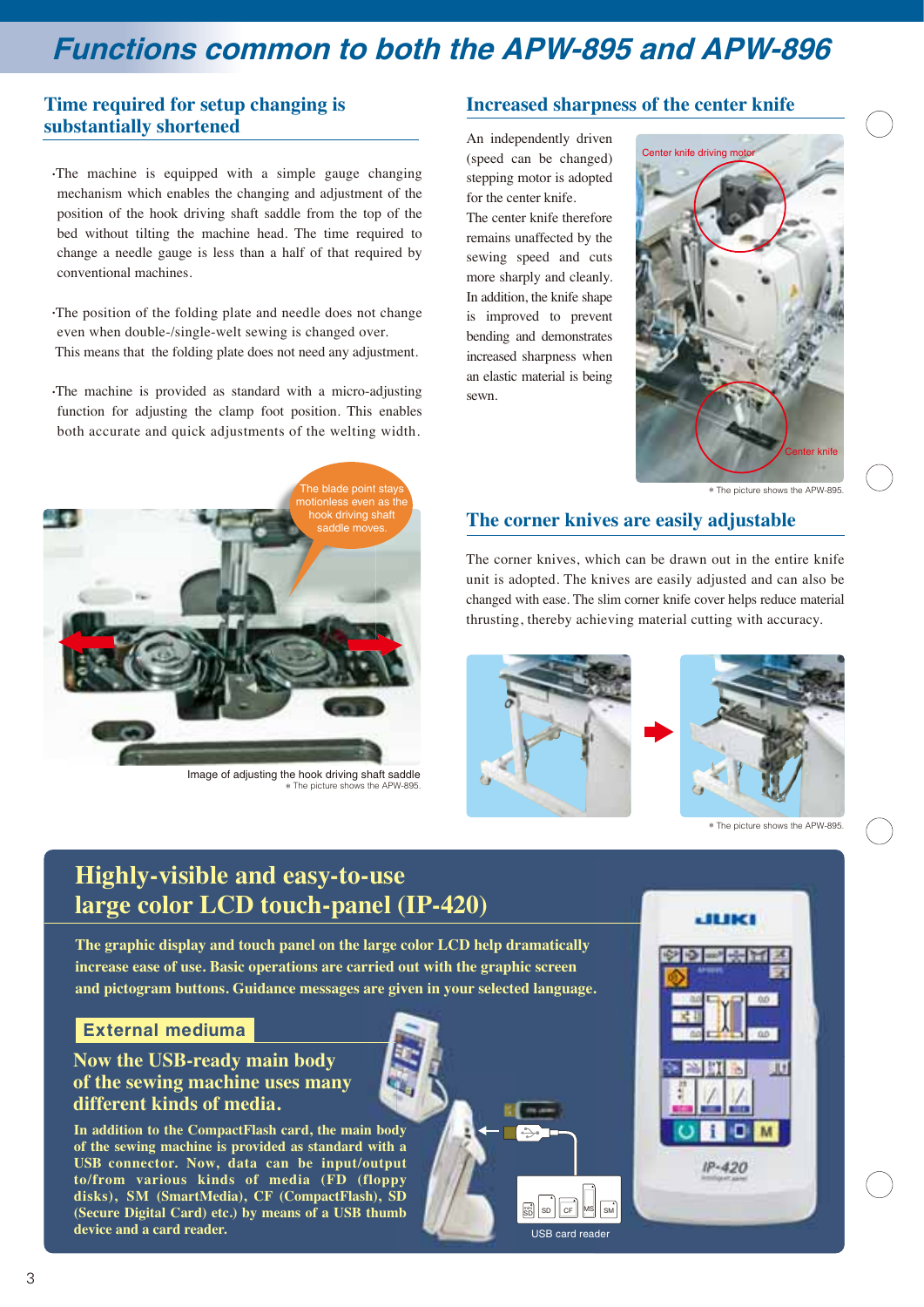#### **Newly developed stacker which is able to handle small articles**

Two kinds of stackers are available; i.e., clamp bar stacker (SP-46) and roller stacker (SP-47). With the stacker, the machine is able to handle materials with a shortest distance of 250 mm from its edge to the pocket. A stacking sensor is also provided as standard to prevent stacking errors.



SP-47: Roller stacker



SP-46: Clamp bar stacker

#### **OPTION**

#### ●**Shim device: SA-118S**

The device feeds a highly-frictional garment body (material fabric) sandwiched vertically between the clamp foot and shim.



\* The picture shows the APW-895.

#### ●**Other options**

| Model          | <b>Description</b>                    | Feature                                                                                                                                                           |
|----------------|---------------------------------------|-------------------------------------------------------------------------------------------------------------------------------------------------------------------|
| <b>SP-48</b>   | Grasp stacker                         | The general-purpose stacker has a wide range of<br>applications, including men's wear, ladies' wear,<br>sportswear, jumpers, etc.                                 |
| SA-117         | Dart stretcher                        | It is capable of smoothing wrinkles in a garment<br>body with the edges of the material fabric clamped.                                                           |
| <b>SA-119E</b> | Suction device                        | This suction device is intended for sewing tables<br>with monolithic right and left parts                                                                         |
| <b>SA-121</b>  | Flap pattern<br>matching marker       | When using a patterned flap, the pattern matching<br>position can be checked with a marking lamp                                                                  |
| SA-126         | Bundle clamp*<br>(Part No.: 40045778) | It clamps parts for items such as trousers while stacked to<br>carry out operations. This device is to be used in<br>combination with the roller stacker (SP-47). |
| SA-131         | Additional marker                     | It is a marking lamp that adds reference lines.                                                                                                                   |
| SA-134         | Right angle<br>detecting sensor       | It is a sensor to detect the right-flap angle.<br>(The automatic left-flap angle detecting function<br>is provided as standard.)                                  |
| <b>SA-136</b>  | Interfacing presser                   | It is a pneumatic type interlining presser.<br>Place an order when using the standard table.                                                                      |

#### ●**Suction device: SA-119 (for sewing tables with separated right and left parts)** ●**Suction motor: SA-127 (Part No.: 40045779)**

The device improves the ease of the material placement by sucking the garment body. The device should be used in combination with a suction motor (SA-127).

\* The SA-127 is not required if a commercially available suction motor or suction device is provided at your factory.



#### ●**Automatic interlining feeder: SA-120**

The device automatically feeds rolled interlining onto the table and cuts it. It helps reduce the time required to place the interlining, thereby increasing productivity and workability.

\* Place your order for the bundle clamp SA-126 and suction motor SA-127 as parts.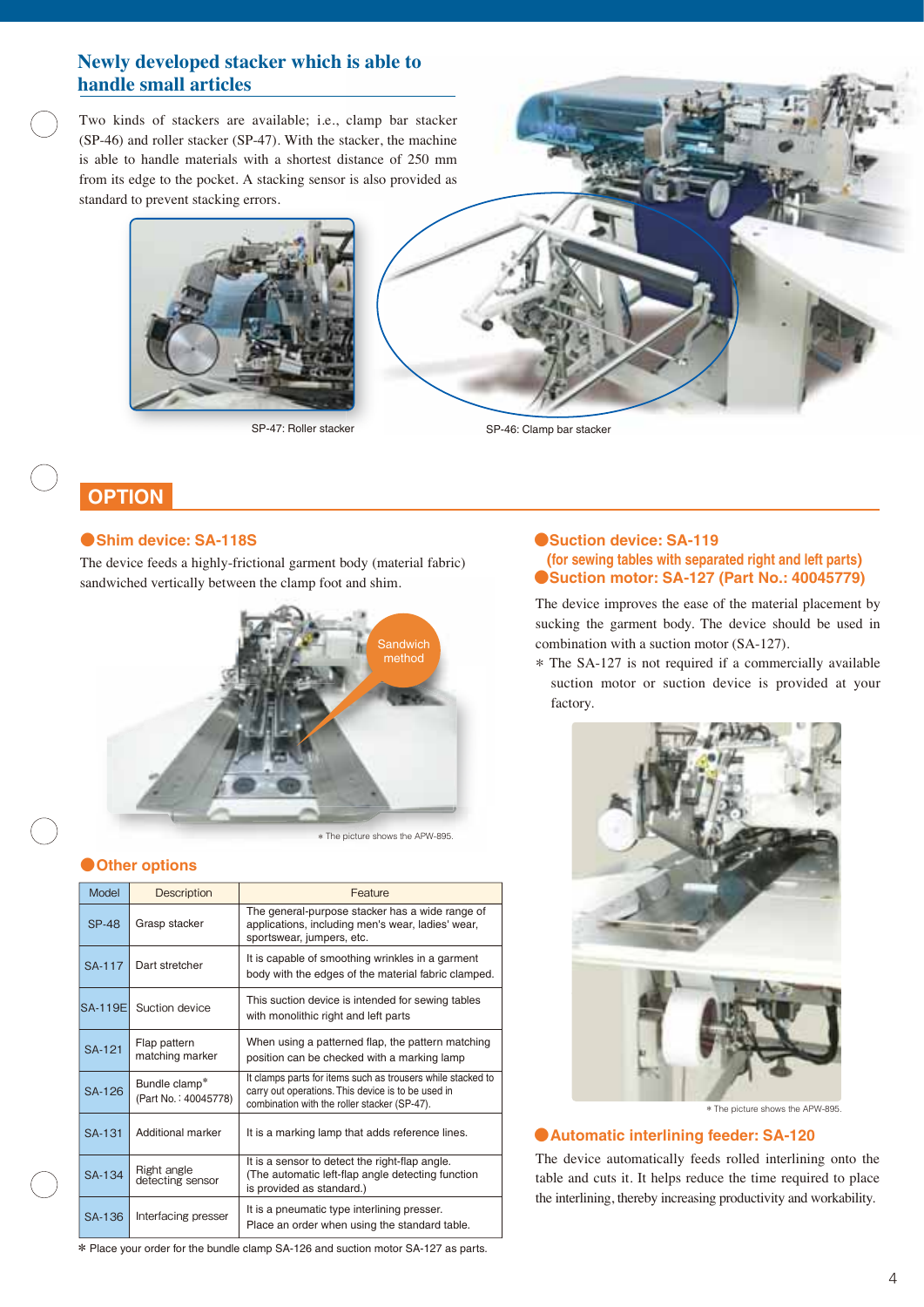

#### **adjustment" through the operation panel is achieved A worldfirst feature!!**

There are many different kinds of welting patches in terms of specifications and materials. The corner knife cutting at the corner part of a welt needs fine adjustments. This can now be easily adjusted in 0.1 mm steps only through the operation panel since the corner knife comes with "computer control of the cutting position" and an "independent right- and left-blade lifting/lowering" mechanism. Fine adjustments of the amount of knife cutting to the stitch can be done both in the crosswise and lengthwise directions, not through the use of a tool, but simply by operating the operation panel. This substantially reduces the adjustment time and finishes high-quality welt.



#### **Automatic left-flap angle detecting function**

#### **Equal stitch-length right/left backtacking function is installed**

The machine comes with an added function for equalizing the right and left backtack stitch length for the sewing of slanted pockets. This function helps improve the backtack seam quality.



#### **The machine is provided as standard with the "automatic left-flap angle detecting function"**

By pressing the automatic angle detection button on the operation panel when sewing a left flap, the two sensors detect the flap angle to adjust the sewing starting (sewing end) position of the right and left needles when sewing a left flap.

- \* This function is provided as standard only on left-flap sewing.
- \* When automatic detection finds a difference of less than 0.5 mm, parallel stitching is performed.
- \* For the sewing of single welt, the flap-angle detecting sensors cannot be used. Only the flap sensor can be used.

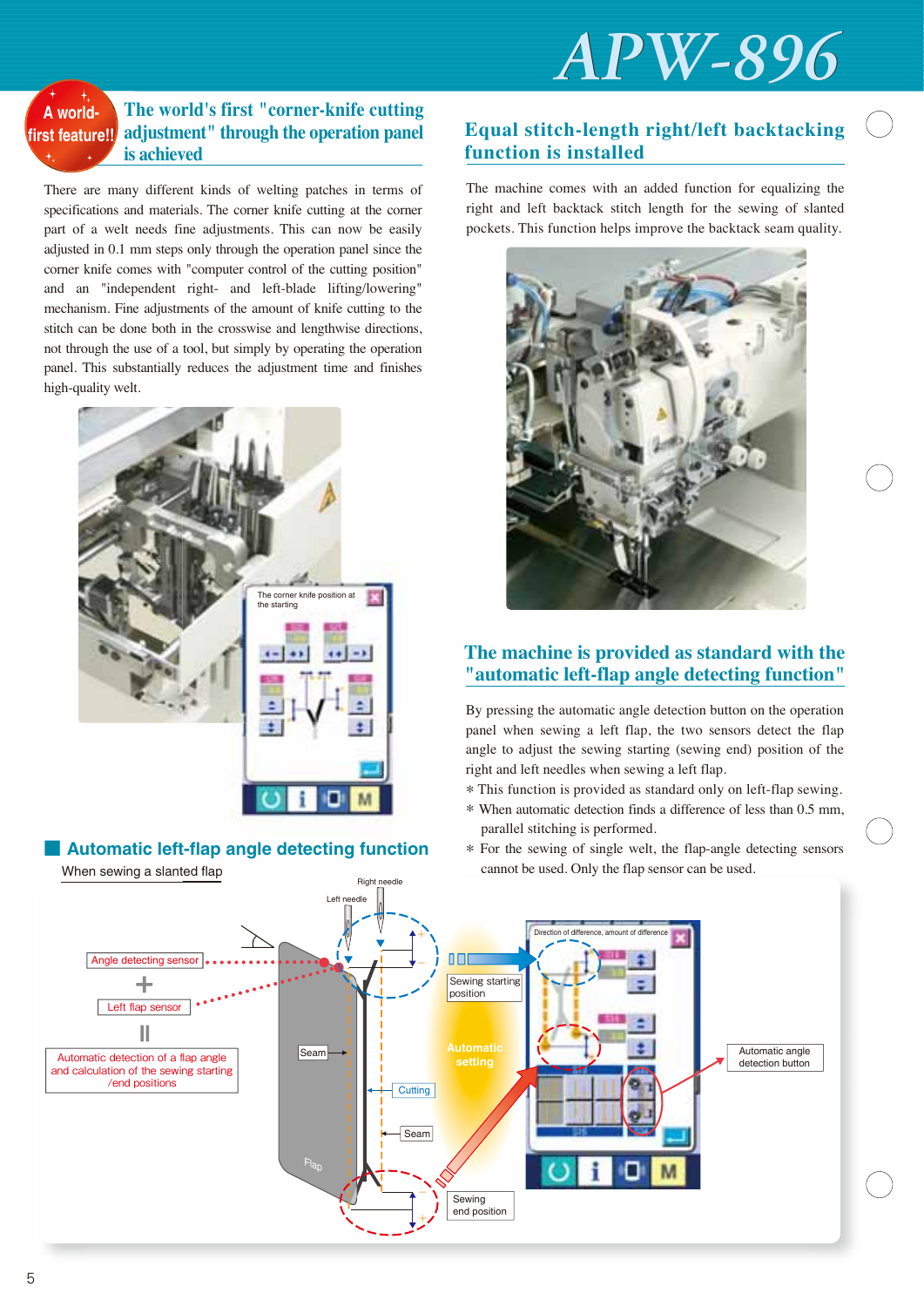#### **WHEN YOU PLACE ORDERS**

Please note when placing orders, that the model name should be written as follows.



| Needle gauge Welting patch ruler size                      |                  |                                                          |                   |              | Options (When you have chosen specitication type "S"(standard)) |    |                          |                                                                                 |         |                          |                    |                   | Options (When you have chosen |             |                                  |                                                        |                   |                                  |
|------------------------------------------------------------|------------------|----------------------------------------------------------|-------------------|--------------|-----------------------------------------------------------------|----|--------------------------|---------------------------------------------------------------------------------|---------|--------------------------|--------------------|-------------------|-------------------------------|-------------|----------------------------------|--------------------------------------------------------|-------------------|----------------------------------|
| Specification                                              |                  | Double-welt ruler<br>Needle (installed on the main body) |                   |              | Single-welt ruler<br>Code<br>(accessory supplied with           |    | SA-117*                  | <b>SA-118S</b><br>SA-119<br>SA-131<br><b>SA-119E</b><br><b>SA-120</b><br>SA-121 |         |                          |                    |                   |                               | SA-136      |                                  | specitication type "L"(Wide & Long))<br><b>SA-118L</b> | SA-131            |                                  |
|                                                            | gauge            |                                                          |                   | the machine) |                                                                 |    | Dart                     | Shim                                                                            | Suction | Suction                  | Automatic          | Pattern-matching  | Additional                    | Interfacing | Code                             | Shim                                                   | Additional        | Code                             |
|                                                            |                  | L-size                                                   | R-size            | L-size       | R-size                                                          |    | stretcher                | device                                                                          | device  | device                   | interlining feeder | marking device    | marker                        | presser     |                                  | device                                                 | marker            |                                  |
|                                                            | 8 <sub>mm</sub>  | 3.3 <sub>mm</sub>                                        | 3.3 <sub>mm</sub> | 7.3mm        | 7.3mm                                                           | 08 | $\overline{\phantom{m}}$ | $\qquad \qquad =$                                                               | -       | $\overline{\phantom{0}}$ | -                  | $\qquad \qquad =$ | $\overline{\phantom{0}}$      | $\equiv$    | <b>ZZ</b>                        |                                                        | $\qquad \qquad -$ | <b>ZZ</b>                        |
|                                                            | 10mm             | 4.3mm                                                    | 4.3mm             | 9.3mm        | 9.3mm                                                           | 10 |                          |                                                                                 |         |                          |                    | $\bullet$         |                               |             | L <sub>0</sub><br>L1             | $\bullet$                                              | $\bullet$         | M <sub>7</sub><br>N <sub>0</sub> |
|                                                            | 12mm             | 5.3mm                                                    | 5.3mm             | 11.3mm       | 11.3mm                                                          | 12 | $\bullet$                |                                                                                 |         |                          |                    |                   |                               |             | L2                               | $\bullet$                                              | $\bullet$         | N <sub>1</sub>                   |
| Standard                                                   | 14mm             | 6.3mm                                                    | 6.3mm             | 13.3mm       | 13.3mm                                                          | 14 |                          |                                                                                 |         |                          | $\bullet$          | $\bullet$         |                               |             | L3                               |                                                        |                   |                                  |
|                                                            | 16mm             | 7.3mm                                                    | 7.3mm             | 15.3mm       | 15.3mm                                                          | 16 |                          | $\bullet$                                                                       |         |                          |                    |                   |                               |             | L4                               |                                                        |                   |                                  |
|                                                            | 18 <sub>mm</sub> | 8.3mm                                                    | 8.3mm             | 17.3mm       | 17.3mm                                                          | 18 | $\bullet$                | $\bullet$                                                                       |         |                          |                    | $\bullet$         |                               |             | L <sub>5</sub><br>L <sub>6</sub> |                                                        |                   |                                  |
|                                                            |                  |                                                          |                   |              |                                                                 |    | $\bullet$                |                                                                                 |         |                          |                    | $\bullet$         |                               |             |                                  |                                                        |                   |                                  |
|                                                            | 20mm             | 9.3mm                                                    | 9.3mm             | 19.3mm       | 19.3mm                                                          | 20 |                          |                                                                                 |         |                          |                    |                   |                               |             | L7                               |                                                        |                   |                                  |
|                                                            | 22mm             | 10.3mm                                                   | 10.3mm            | 21.3mm       | 21.3mm                                                          | 22 | $\bullet$                |                                                                                 | ●       |                          | $\bullet$          | $\bullet$         |                               |             | L <sub>8</sub><br>L <sub>9</sub> |                                                        |                   |                                  |
|                                                            | 24mm             | 11.3mm                                                   | 11.3mm            | 23.3mm       | 23.3mm                                                          | 24 |                          | $\bullet$                                                                       |         |                          |                    |                   |                               |             | M <sub>2</sub>                   |                                                        |                   |                                  |
| Long                                                       | 26mm             | 12.3mm                                                   | 12.3mm            | 25.3mm       | 25.3mm                                                          | 26 |                          |                                                                                 |         | $\bullet$                |                    |                   |                               |             | M <sub>3</sub>                   |                                                        |                   |                                  |
| ∞                                                          | 28mm             | 13.3mm                                                   | 13.3mm            | 27.3mm       | 27.3mm                                                          | 28 |                          |                                                                                 |         | $\bullet$                |                    | $\bullet$         |                               |             | M <sub>4</sub>                   |                                                        |                   |                                  |
| Wide                                                       |                  | 14.3mm                                                   |                   |              | 29.3mm                                                          | 30 | $\bullet$                | $\bullet$                                                                       |         |                          |                    |                   |                               |             | M <sub>6</sub><br>M <sub>7</sub> |                                                        |                   |                                  |
|                                                            | 30mm             |                                                          | 14.3mm            | 29.3mm       |                                                                 |    |                          | $\bullet$                                                                       |         |                          |                    | $\bullet$         |                               |             | M <sub>8</sub>                   |                                                        |                   |                                  |
|                                                            | 32mm             | 15.3mm                                                   | 15.3mm            | 31.3mm       | 31.3mm                                                          | 32 |                          | $\bullet$                                                                       |         |                          |                    |                   |                               |             | M <sub>9</sub>                   |                                                        |                   |                                  |
|                                                            |                  |                                                          |                   |              |                                                                 |    |                          |                                                                                 |         |                          |                    |                   |                               |             | Q <sub>1</sub>                   |                                                        |                   |                                  |
| * The SA-117 can be used for gauge sizes of 8 mm to 12 mm. |                  |                                                          |                   |              |                                                                 |    |                          |                                                                                 |         |                          |                    |                   |                               |             |                                  |                                                        |                   |                                  |

\* The SA-117 can be used for gauge sizes of 8 mm to 12 mm.



| Needle gauge Welting patch ruler size |                                        |                   |                                                                        |        |                                                               |  |  |  |
|---------------------------------------|----------------------------------------|-------------------|------------------------------------------------------------------------|--------|---------------------------------------------------------------|--|--|--|
| Needle                                |                                        |                   |                                                                        | Code   |                                                               |  |  |  |
|                                       | L-size                                 | R-size            | L-size                                                                 | R-size |                                                               |  |  |  |
| 8 <sub>mm</sub>                       | 3.3mm                                  | 3.3 <sub>mm</sub> | 7.3mm                                                                  | 7.3mm  | 08                                                            |  |  |  |
| 10 <sub>mm</sub>                      | 4.3mm                                  | 4.3 <sub>mm</sub> | 9.3mm                                                                  | 9.3mm  | 10                                                            |  |  |  |
| 12mm                                  | 5.3mm                                  | 5.3mm             | 11.3mm                                                                 | 11.3mm | 12                                                            |  |  |  |
| 14mm                                  | 6.3mm                                  | 6.3mm             | 13.3mm                                                                 | 13.3mm | 14                                                            |  |  |  |
| 16mm                                  | 7.3mm                                  | 7.3mm             | 15.3mm                                                                 | 15.3mm | 16                                                            |  |  |  |
| 18 <sub>mm</sub>                      | 8.3mm                                  |                   | 17.3mm                                                                 | 17.3mm | 18                                                            |  |  |  |
| 20mm                                  | 9.3 <sub>mm</sub><br>9.3 <sub>mm</sub> |                   | 19.3mm                                                                 | 19.3mm | 20                                                            |  |  |  |
|                                       | gauge                                  |                   | Double-welt ruler<br>(installed on the main body)<br>8.3 <sub>mm</sub> |        | Single-welt ruler<br>(accessory supplied with<br>the machine) |  |  |  |

| Options (When you have chosen specitication type "S"(standard)) |                                  |                             |                                     |                                                  |                                              |                                       |                                                 |                                                |                 |
|-----------------------------------------------------------------|----------------------------------|-----------------------------|-------------------------------------|--------------------------------------------------|----------------------------------------------|---------------------------------------|-------------------------------------------------|------------------------------------------------|-----------------|
| SA-117*<br>Dart<br>stretcher                                    | <b>SA-118S</b><br>Shim<br>device | SA-119<br>Suction<br>device | <b>SA-119E</b><br>Suction<br>device | <b>SA-120</b><br>Automatic<br>interlining feeder | SA-121<br>Pattern-matching<br>marking device | <b>SA-131</b><br>Additional<br>marker | <b>SA134</b><br>Right angle<br>detecting sensor | <b>SA-136</b><br>Interfacing<br>presser device | Code            |
|                                                                 |                                  |                             |                                     |                                                  |                                              |                                       |                                                 | $\overline{\phantom{0}}$                       | ZZ              |
| ●                                                               |                                  |                             |                                     |                                                  |                                              |                                       |                                                 |                                                | L <sub>0</sub>  |
|                                                                 |                                  |                             |                                     |                                                  |                                              |                                       |                                                 |                                                | L1              |
|                                                                 |                                  |                             |                                     |                                                  |                                              |                                       |                                                 |                                                | L2              |
|                                                                 |                                  |                             |                                     | ●                                                | ●                                            |                                       |                                                 |                                                | L <sub>3</sub>  |
|                                                                 |                                  |                             |                                     |                                                  |                                              |                                       |                                                 |                                                | L4              |
|                                                                 |                                  |                             |                                     |                                                  | a                                            |                                       |                                                 |                                                | L5              |
|                                                                 |                                  |                             |                                     |                                                  |                                              |                                       |                                                 |                                                | L <sub>6</sub>  |
|                                                                 |                                  |                             |                                     |                                                  |                                              |                                       |                                                 |                                                | L7              |
|                                                                 |                                  |                             |                                     | O                                                |                                              |                                       |                                                 |                                                | L <sub>8</sub>  |
| ●                                                               |                                  | $\bullet$                   |                                     | $\bullet$                                        | $\bullet$                                    |                                       |                                                 |                                                | L <sub>9</sub>  |
|                                                                 | ●                                |                             |                                     |                                                  |                                              |                                       |                                                 |                                                | M <sub>2</sub>  |
|                                                                 |                                  |                             |                                     |                                                  |                                              |                                       |                                                 |                                                | M <sub>3</sub>  |
|                                                                 |                                  |                             |                                     |                                                  | ●                                            |                                       |                                                 |                                                | M <sub>4</sub>  |
|                                                                 |                                  |                             |                                     |                                                  |                                              | ●                                     |                                                 |                                                | M <sub>6</sub>  |
|                                                                 |                                  |                             |                                     |                                                  |                                              |                                       |                                                 |                                                | M7              |
|                                                                 |                                  |                             |                                     |                                                  |                                              |                                       |                                                 |                                                | M <sub>8</sub>  |
|                                                                 |                                  |                             |                                     |                                                  |                                              |                                       |                                                 |                                                | M <sub>9</sub>  |
|                                                                 |                                  |                             |                                     |                                                  |                                              |                                       |                                                 |                                                | P <sub>1</sub>  |
|                                                                 |                                  |                             |                                     |                                                  |                                              |                                       |                                                 |                                                | P <sub>2</sub>  |
| ●                                                               |                                  |                             |                                     |                                                  |                                              |                                       |                                                 |                                                | P <sub>3</sub>  |
| $\bullet$                                                       |                                  |                             | ä                                   |                                                  | $\bullet$                                    |                                       |                                                 |                                                | P <sub>4</sub>  |
|                                                                 |                                  |                             |                                     |                                                  |                                              |                                       |                                                 |                                                | P <sub>6</sub>  |
|                                                                 |                                  |                             |                                     |                                                  |                                              |                                       |                                                 |                                                | P7              |
| ●                                                               | ●                                |                             |                                     |                                                  | ●                                            |                                       |                                                 |                                                | P <sub>8</sub>  |
|                                                                 |                                  |                             |                                     |                                                  |                                              |                                       |                                                 |                                                | P <sub>9</sub>  |
|                                                                 |                                  |                             |                                     |                                                  |                                              |                                       |                                                 |                                                | Q <sub>3</sub>  |
|                                                                 |                                  |                             |                                     |                                                  |                                              |                                       |                                                 |                                                | Q <sub>4</sub>  |
|                                                                 |                                  |                             |                                     |                                                  |                                              |                                       |                                                 |                                                | $\overline{Q5}$ |